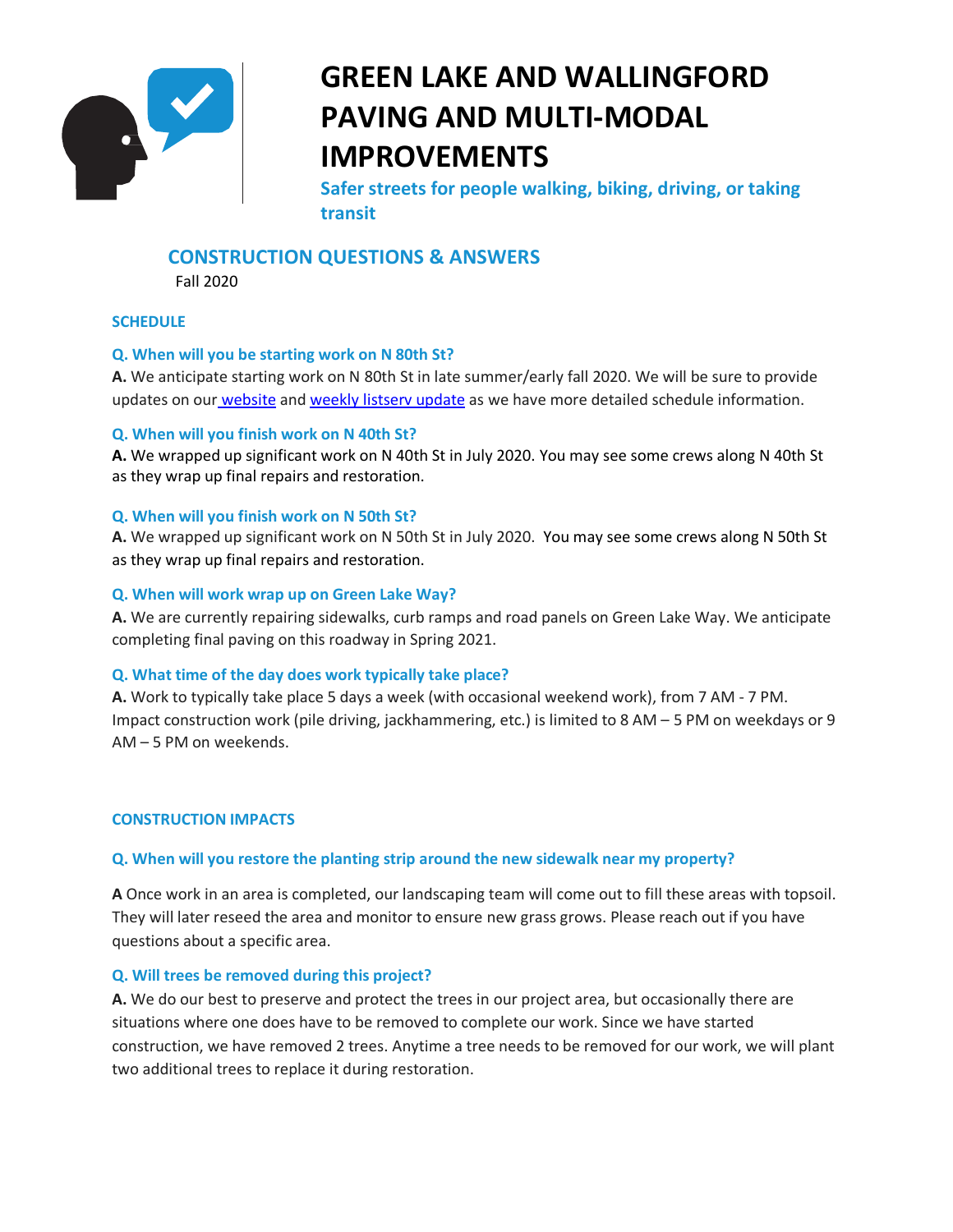# **CONSTRUCTION QUESTIONS & ANSWERS**

Summer 2020

#### **Q. Will my bus route be impacted by construction?**

We will do our best to provide notice about any upcoming bus service changes due to construction, but we also recommend you [sign up for King County Metro's Rider Alerts](https://kingcounty.gov/depts/transportation/metro/alerts-updates/signup.aspx) to stay up to date on the latest information

**Q. Will access be restricted to Green Lake Park when work starts on the Green Lake Loop?**

**A.** Access will be maintained to Green Lake Park as we start work in this area. Please continue to follow our [updates](https://sdotforms.envirolytical.com/projects/green-lake-and-wallingford-paving-and-multi-modal-improvements) to receive any information about future detours or impacts in the area.

#### **Q. What do we do in case of an emergency near the project?**

**A.** If there are any emergency situations that arise in our project area, please call 911. Access for emergency vehicles will be maintained at all times during our work.

#### **Q. Will my driveway be impacted by construction?**

**A.** Access to your driveway may be temporarily restricted due to curb ramp and sidewalk replacement work. At least several days before our work begins, we'll deliver fliers, email, and/or call to notify any residents and businesses of upcoming driveway impacts so that those who are impacted can plan ahead.

#### **Q. Why are there no-parking signs out when crews aren't working?**

**A.** No-parking signs are required to go out onto the roadway at least 72 hours before they go into the effect. Sometimes they will be placed on the roadway for longer periods to allow us to do work with flexibility as we continue through Seattle's rainy fall weather, which impacts our ability to complete portions of our work (i.e., pouring concrete, paving, etc.). Please check the permits on no-parking signs for exact dates and times that the restriction will be in effect.

#### **Q. Why are there loud metal plates on the road?**

**A.** We use metal plates to cover excavated areas of the road and sidewalk to maintain service as we prepare to fill them. We understand that these may be noisy and impactful at times and thank you for your patience as we make necessary repairs to the roadway.

#### **OTHER**

# **Q. Why is the road closed at the intersection of W Green Lake Way N and E Green Lake Way N, near the Pitch n Putt?**

**A.** This road closure is a part of SDOT's [Stay Healthy Streets Program.](https://www.seattle.gov/transportation/projects-and-programs/programs/stay-healthy-streets) It's unrelated to our project. If you'd like more information, you can contact the program team at:

Phone:206-684-7623 Email: [StayHealthyStreets@Seattle.gov](mailto:StayHealthyStreets@Seattle.gov) 

#### **Q. What are the yellow bumps on the end of curb ramps?**

**A.** The yellow bumps serve as detectable warnings for pedestrians who are blind or have low vision as they cross the street. More information on sidewalk ramp requirements can be found on the [ADA website.](https://www.ada.gov/pcatoolkit/chap6toolkit.htm)

#### **Q. Why are curb ramps being updated?**

**A.** We are upgrading curb ramps throughout our project areas to ensure that they are compliant with